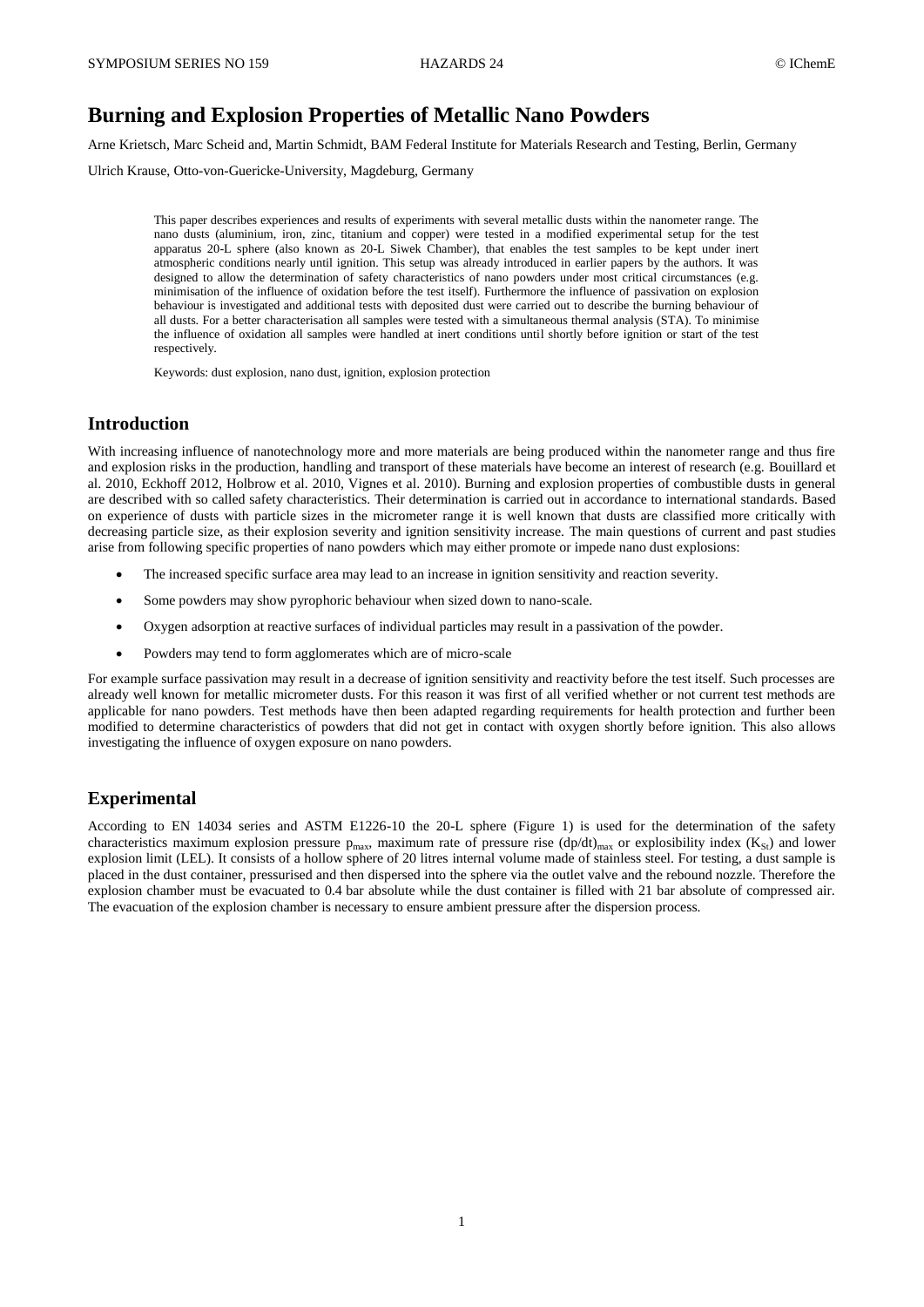

Figure 1. Schematic of standard 20-L sphere (EN 14034-1, 2004 edited).

#### **Modified experimental setup for 20-L-sphere**

Especially metallic nanopowders can ignite spontaneously during the injection process into the explosion chamber. Main reasons for that are the high ignition sensitivity of such substances and high shear forces that can occur during the dispersion process into the explosion chamber like already reported by Wu et al. (2010). This behaviour may lead to increased wear of parts of the test apparatus (e.g. outlet valve). Moreover, these uncontrolled early ignitions do not allow obtaining reliable safety characteristics of respective dusts.

Thus all tested samples were handled under nitrogen shortly until ignition in order to investigate the influence of oxygen and to determine the most critical behavior. For the determination of the most critical behaviour of nanopowders it is necessary to test powders which were produced and transported without or with only a minimum of oxygen. To minimize the influence of oxygen passivation during sample preparation and testing it is in addition to that necessary to handle such samples under absence of oxygen until the time of ignition. A suitable experimental setup to implement that is placing test equipment and sample preparation into an enclosure with controllable gas atmosphere. Thus a special glovebox system with two separated gloveboxes (one glovebox for sample preparation and one for test equipment) operated with nitrogen has been developed in which test equipment such as the 20-L sphere and the sample preparation were integrated. Through the glovebox system it is possible to operate the 20-L sphere with two additional methods in comparison to the standard procedure. One method is comparable to the approach used by Boilard et al. (2013) for nanometer titanium or Mittal (2013) for selected experiments with nanometer magnesium. The whole setup and both additional methods are described in detail by Krietsch et al. (2013).

#### **Burning behaviour and STA measurements**

The aim of the Burning behaviour test is to determine if and to what extent a locally ignited fire started by an external source will propagate in a dust layer. The combustibility of the sample is characterised as a class number (Burning Class 1 to 6) in accordance with the course of reaction (VDI 2263-1, 1990).

The thermal decomposition and reactivity of the powders has been studied by simultaneous thermal analysis (STA). The apparatus STA 409 PC Luxx (Netzsch Germany) combines differential scanning calorimetry (DSC) and thermogravimetry (TG). Due to this the STA provides information regarding mass changes, exothermic and endothermic effects within one sample simultaneously. All measurements were done under ambient conditions and each sample was stored under nitrogen until shortly before the start of the test.

# **Results and discussion**

For this study five different metallic nano powders (aluminium, zinc, copper, titanium and iron) were chosen. All samples were characterised using Scanning Electron Microscopy (SEM) and laser diffraction analysis. Results are presented in Table 1. Laser diffraction analysis of the tested titanium was not possible because it ignites spontaneously during the measurement process and could not be securely passivated.

It can be seen, that although being produced within the nanometer range, primary particles form agglomerates within the micron range due to inter-particle cohesion forces (e.g. van der waals interaction and electrostatic forces). Because of high particle numbers especially at concentrations that are relevant for dust explosions, nearly instant agglomeration cannot be avoided. Thus it is not necessary to modify standard test methods with the aim of avoiding agglomeration.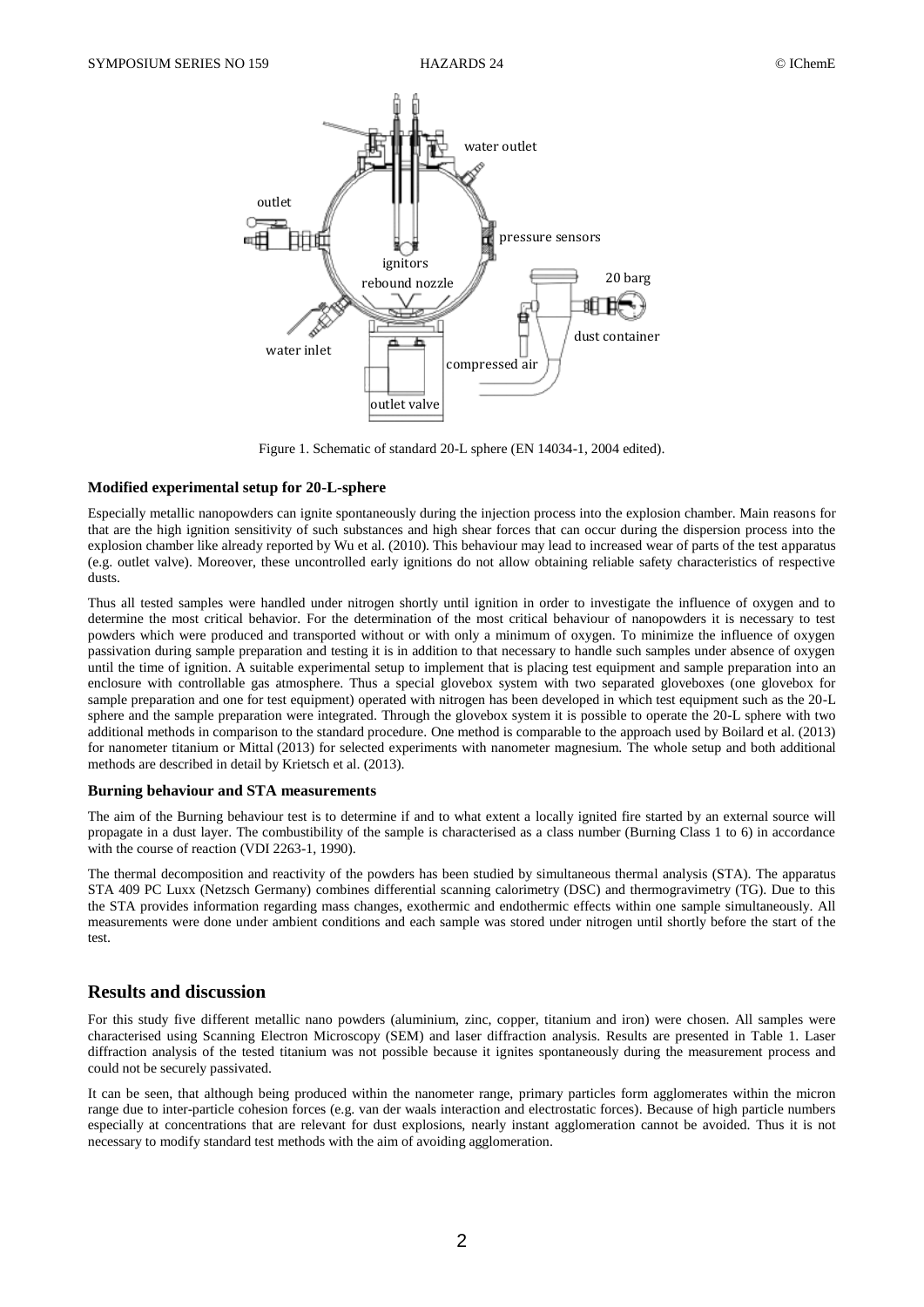| Dust sample | Primary particle size <sup>a</sup> | Agglomerate size <sup>b</sup> |
|-------------|------------------------------------|-------------------------------|
| aluminium   | $90 - 110$ nm                      | $4.0 \mu m$                   |
| zinc        | $90 - 150$ nm                      | $5.3 \mu m$                   |
| copper      | $50 - 70$ nm                       | $6.7 \mu m$                   |
| titanium    | $60 - 80$ nm                       | n.a.                          |
| 1ron        | $50 - 70$ nm                       | $5.3 \mu m$                   |

Table 1. Primary particle size and agglomerate size of tested samples.

a SEM images and supplier information

**b** laser diffraction analysis

An analysis of the SEM images confirms these observations. Figure 2 shows two SEM images of nano aluminium. The left picture illustrates the agglomerate of a lot of smaller primary nanoparticles. On the first view there seems to be no difference to particles within the smaller micron range. But a closer look (picture on the right side of Figure 2) reveals that there are a lot of cavities and pores which increase the specific surface area.



Figure 2. SEM images of nano aluminium at different resolutions.

For a better comparison BET measurements of an aluminium dust, consisting of spherical primary particles with a median diameter of about 4 µm, have been carried out. These measurements with micrometer aluminium resulted in a specific surface area of 1.9981 m<sup>2</sup>⋅g<sup>-1</sup>. On the other hand the tested nano aluminium has an specific surface area of 18.36 m<sup>2</sup>⋅g<sup>-1</sup>. Hence, although the nano particles formed agglomerates within in the micrometer range, these agglomerates have a much higher specific surface area than comparable micrometer particles.

#### **Burning behaviour of tested samples**

Results of burning behaviour and pyrophoricity tests are shown in Table 2. For all five tested nano powders a fire spread was observed. Even copper – within micrometer range not known to be flammable – was classified in burning class 4 which represents a glowing without sparks (smouldering) or slow decomposition without flame.

| Dust sample                                                             | <b>Burning class</b> | <b>Description</b>                           | <b>Pyrophoricity</b> |
|-------------------------------------------------------------------------|----------------------|----------------------------------------------|----------------------|
| aluminium (90-110 nm)                                                   |                      | burning with flame or spark generation       | no                   |
| $\frac{\text{zinc}(90-150 \text{ nm})}{\text{zinc}(90-150 \text{ nm})}$ |                      | glowing without sparks (smoldering) or slow  | no                   |
| copper $(50-70 \text{ nm})$                                             |                      | decomposition without flame                  | no                   |
| titanium $(60-80$ nm $)$                                                |                      | very rapid combustion with flame propagation | yes                  |
| iron $(50-70nm)$                                                        |                      | burning with flame or spark generation       | yes                  |

Table 2. Results of burning class and pyrophoricity tests.

Again titanium has shown the highest reactivity (burning class 6) in a very rapid combustion (less than one second) with flame propagation. Figure 3 furthermore illustrates that the tested nano titanium is very friction sensitive.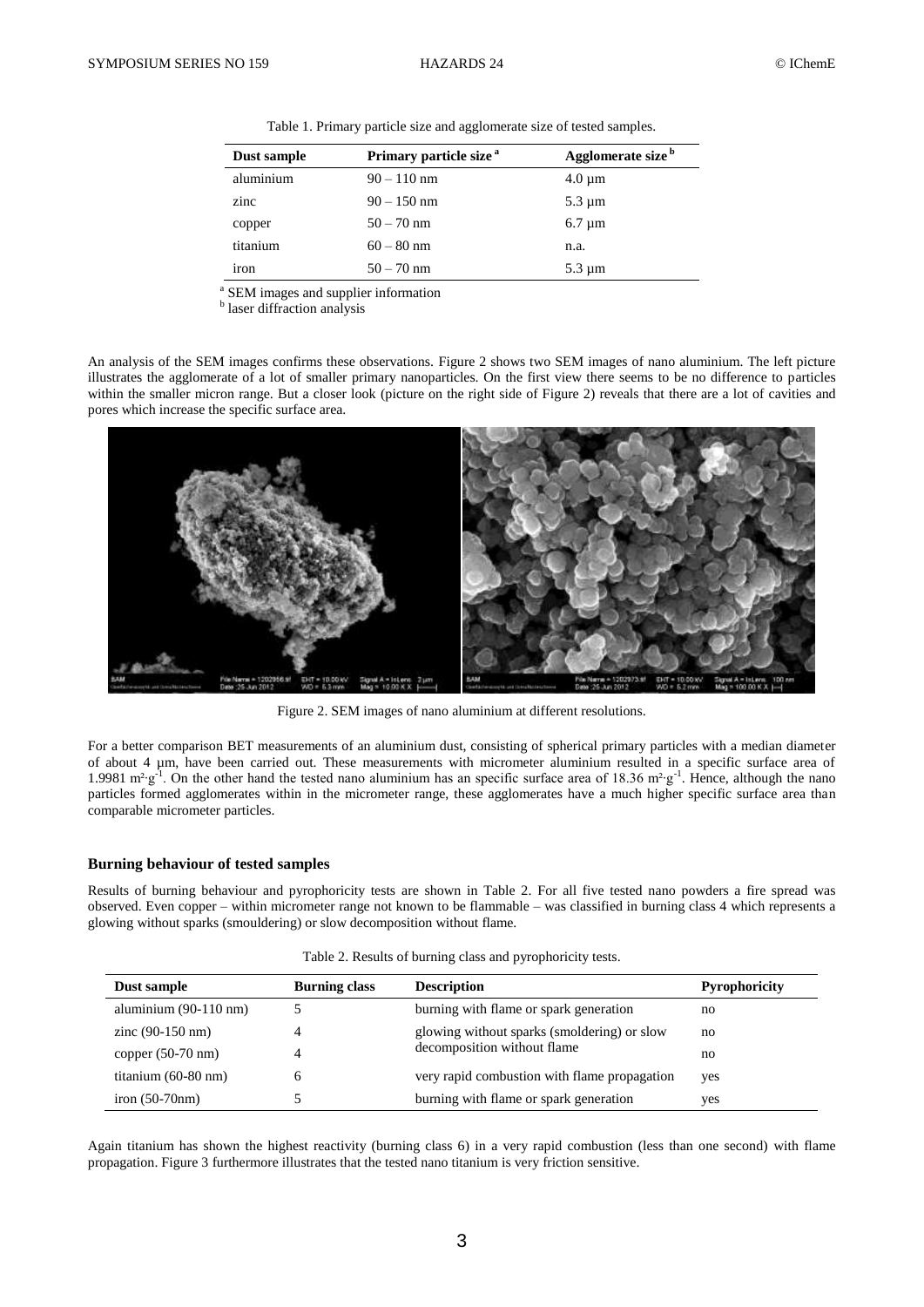

Figure 3. Burning behaviour of nano titanium.

For the burning behaviour tests an infrared camera was additionally installed (centred 1 m above the ceramic sample plate), which was used to record the surface temperatures of the samples. The camera works in a range up to 2000 °C. Highest measured temperatures of titanium and zinc nano powder are illustrated in Figure 4. Therefore combustion of deposited titanium during burning behaviour test reached temperatures of more than 2000 °C. Zinc (right side of Figure 4) on the other hand reached approximately 1150 °C on the surface of the sample. Temperatures inside the samples will be possibly higher.



Figure 4. Infrared images of nano titanium (left) and nano zinc (right) during combustion

Also iron and titanium reacted pyrophoric. Pictures of the pyrophoricity test according to the UN test N.2 (United Nations 2009) of iron are shown in Figure 5.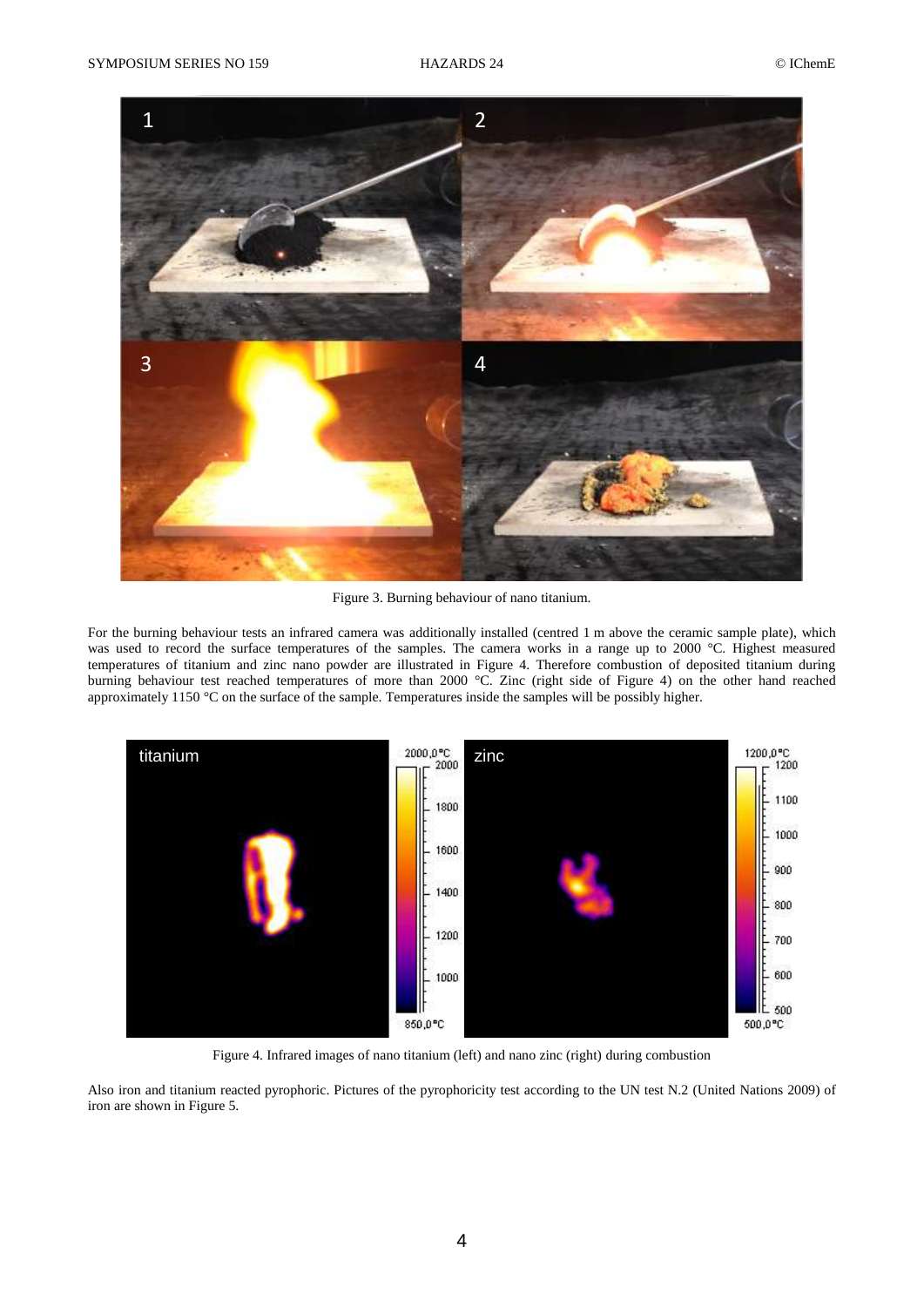

Figure 5. Pyrophoricity test (UN test N.2) of nano iron

Although burning behaviour experiments have shown high reactivity, a partially higher ignition sensitivity and even pyrophoric behaviour of tested samples, this is not only observed for nano powders. Such behaviour is also already known for very fine metallic powders within the lower micrometer range. Only nano copper has shown a for micron copper powders previously unknown behaviour.

#### **Dust explosion experiments**

In a next step dust explosion experiments were conducted. Results of experiments with the modified setup of the 20-L sphere are presented in Table 3. Tests with aluminium resulted in a maximum overpressure of 9.7 bar and a K<sub>St</sub>-value of 490 bar·m⋅s<sup>-1</sup>. According to the test procedures copper was also determined as being dust explosible. However, obtained values are very small. This might indicate a slow combustion process and thus a pressure rise due to the generated heat.

| Dust sample                 | $p_{max}[bar]$                 | $dp/dt_{max}$ [bar·s <sup>-1</sup> ] | $K_{St}$ [bar·m·s <sup>-1</sup> ] | LEL $\left[\frac{\text{g}}{\text{m}^3}\right]$ |
|-----------------------------|--------------------------------|--------------------------------------|-----------------------------------|------------------------------------------------|
| aluminium $(90-110$ nm)     | 9.7                            | 1806                                 | 490                               | 30                                             |
| $zinc(90-150 nm)$           | 4.3                            | 652                                  | 177                               | 125                                            |
| copper $(50-70 \text{ nm})$ | 0.3                            | 18                                   |                                   | 250                                            |
| titanium $(60-80$ nm $)$    | n.a.                           | n.a.                                 | n.a.                              | 30                                             |
| iron $(50-70)$ nm)          | n.a.                           | n.a.                                 | n.a.                              | 60                                             |
| $p_{\text{max}}$            | maximum explosion overpressure |                                      |                                   |                                                |
|                             |                                |                                      |                                   |                                                |

Table 3. Explosion characteristics of tested dust samples.

| $dp/dt_{max}$   | maximum pressure rise   |
|-----------------|-------------------------|
| $K_{S_{\rm f}}$ | dust explosion constant |
| LEL.            | lower explosion limit   |

Unfortunately it was not able to determine reliable dust explosion severity characteristics with the tested nano titanium and nano iron. Both dusts ignited spontaneously during injection process into the explosion chamber before ignition itself (both standard test and modified procedures). Therefore results are not listed in the Table. This behaviour and results are already reported by the studies of Boilard et al. (2013) and Mittal (2013) for titanium and magnesium. It is difficult to assess the validity of determined values for iron and titanium because preignition takes place under completely different conditions (lower ambient pressure, for modified methods local oxygen concentrations can be much higher or lower than under ambient conditions, different turbulence level etc.). A pressure time curve of one test with nano iron is shown in Figure 6.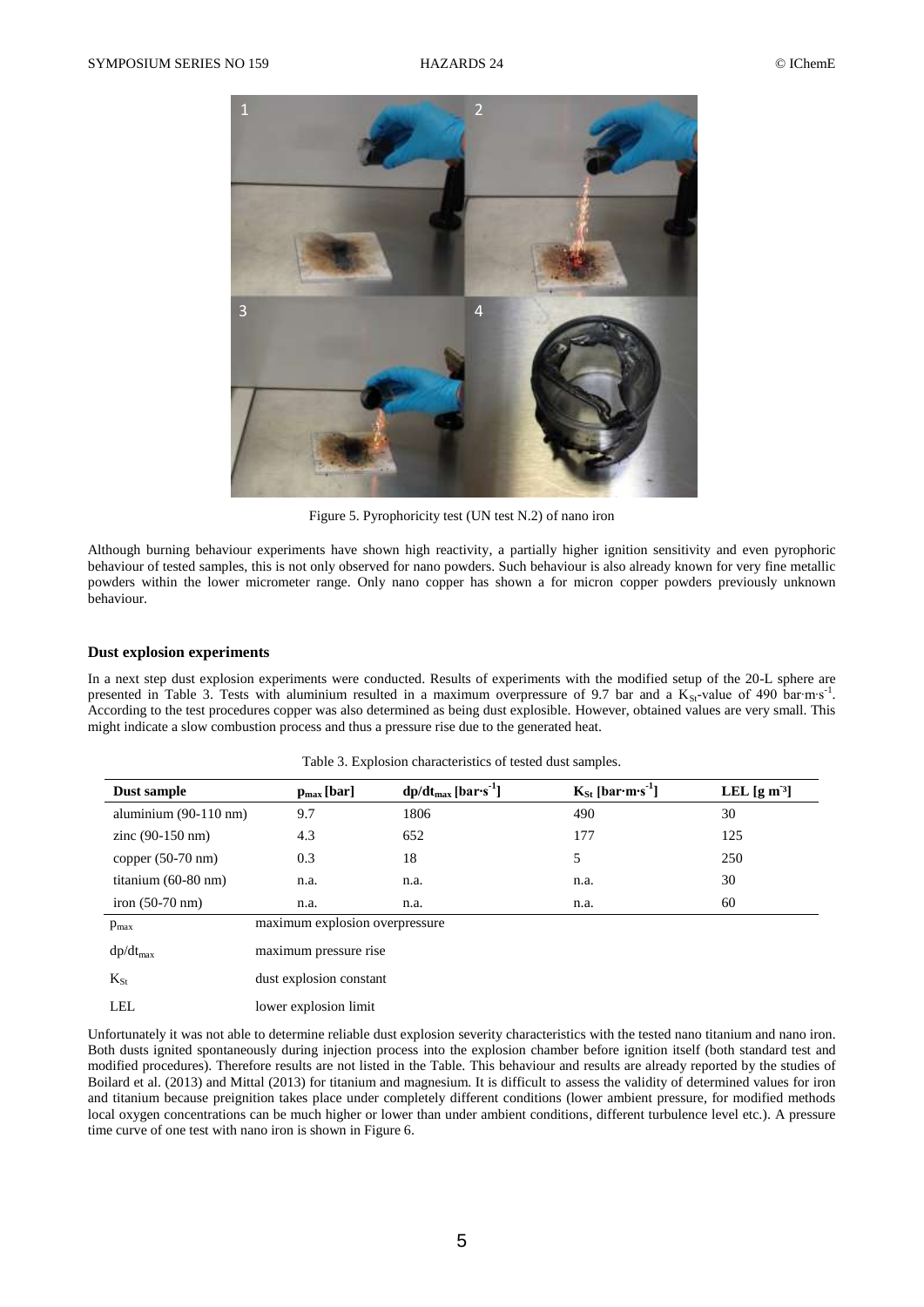

Figure 6. Pressure-time curve of an dust explosion test (preignition) with nano iron

The software of the 20-L sphere automatically assumes ambient pressure conditions (0.0 barg) at trigger time (100 ms), when ignition of the chemical ignitors is triggered by the software (symbolised by the red vertical line). Since the pressure sensors measure the pressure before the software ignition trigger, one can determine the pressure difference which is equal to the overpressure caused by the self ignited explosion. At least such results allow an estimation of the explosion behaviour of a dust to be tested. These results were furthermore used to determine the influence of passivation or exposure to air respectively.

One aim of the study was to investigate the influence of oxidation on explosion behaviour and whether or not short time exposure to air before the test itself leads to lower values. If this were the case, current test procedures would not be applicable to nano powders in general. Results of experiments with nano zinc are illustrated in Figure 7. For the first two test series zinc was handled under nitrogen until shortly before ignition. For series 3 (red squares) and series 4 (blue squares) the samples were exposed to air for 15 min and 30 min respectively. After 15 min exposure to air values do not decrease significantly. Moreover values seem to be even a touch higher after being exposed to air. Values of series 4 confirm this tendency. For the first two test seriations of the samples we dificantly. Moreover value of  $dP/dt$ )



Figure 7. Explosion pressure and pressure rise of nano zinc depending on exposure to air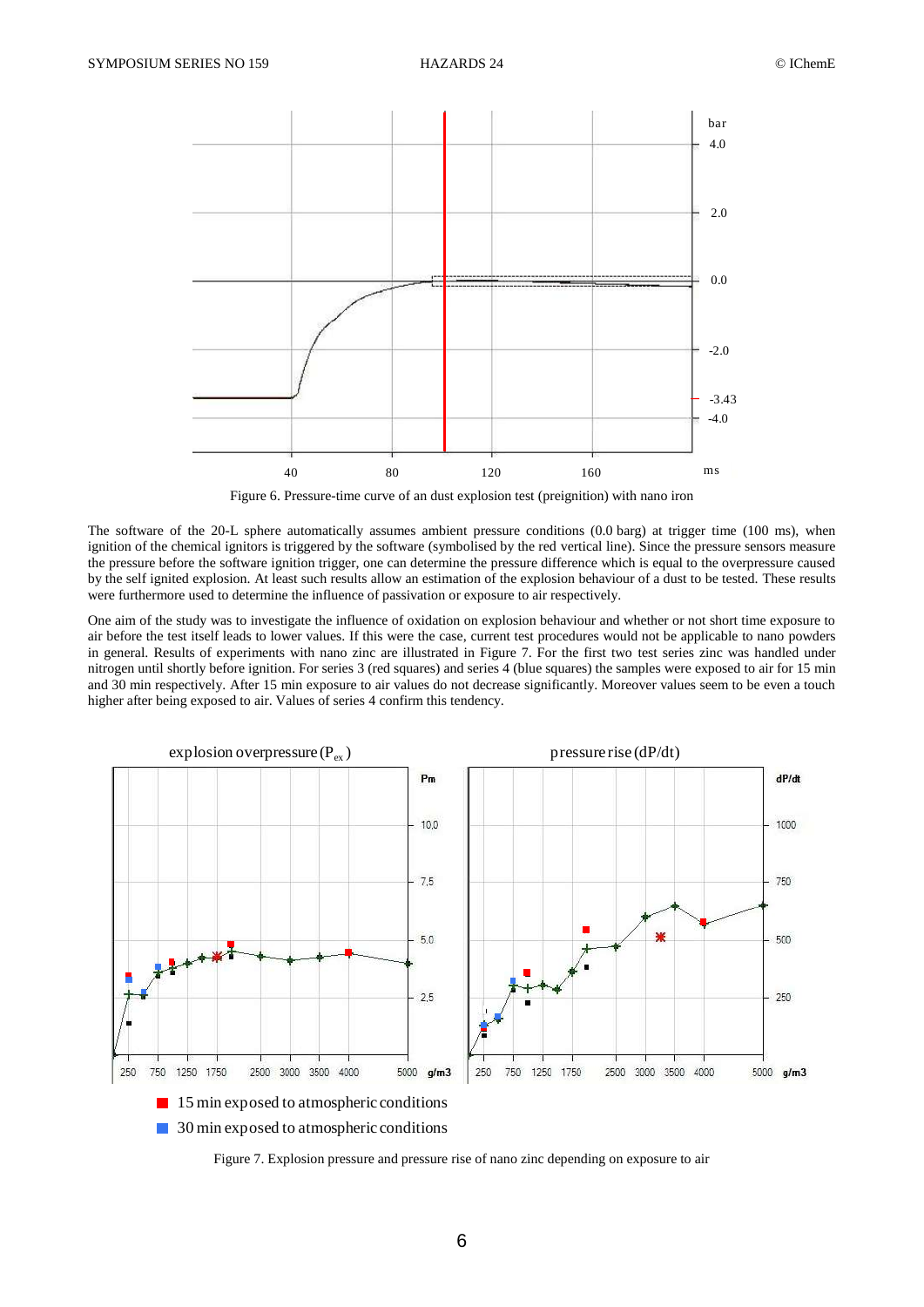All efforts have been taken to determine the most critical behaviour of nano powders to be tested. However, dust explosion experiments also did not reveal a significantly higher explosion severity in comparison to most critical dusts within the micron range. On the other hand ignition sensitivity increases with decreasing particle size.

#### **STA-measurements**

In addition to dust explosion testing STA measurements were conducted in order to determine the thermal decomposition and the reactivity behaviour of the tested powders. Figure 8 illustrates STA tests (TG on the left and DSC on the right side) with varying initial weight from 13.07 mg (yellow) up to 123.05 mg (black). Based on the TG results on the left side of Figure 8 it can be seen that the mass increase of all experiments are relatively similar. At temperatures above 800 °C tests with much higher initial weight (test 1 and test 4) seem to scatter less. The evaluation of the DSC data (right side of Figure 8) shows that reactivity behaviour changes with increasing initial weight.



Figure 8. STA measurements of nano titanium with varying initial weight

The comparison of a fresh sample (test 2) and a sample that has been exposed to air for several days (test 5) is illustrated in Figure 9. It is apparent from the TG curves (left side) that the mass increase for test 5 at temperatures below 200 °C is different and mass is nearly constant. This indicates that the sample has already reacted with oxygen at ambient conditions. But this does not seem to greatly affect the reactivity of the tested titanium, because both DSC curves (right side) are rather comparable.



Figure 9. STA measurements of "fresh" nano titanium and a sample exposed to air

Thus the results of the STA measurements with nano titanium confirm the results of burning behaviour and explosion tests. Observations made with titanium cannot be applied to all investigated nano powders. DSC curves of STA measurements with nano iron are illustrated in Figure 10. For tests 1 and 2 fresh samples have been taken. For test 3 the nano iron sample was exposed to air for 30 min and for test 4 even several days. It can be seen that with increasing time being exposed to air, reactivity of the sample decreases. Both at higher temperatures and lower temperatures (zoom on right side of Figure 10).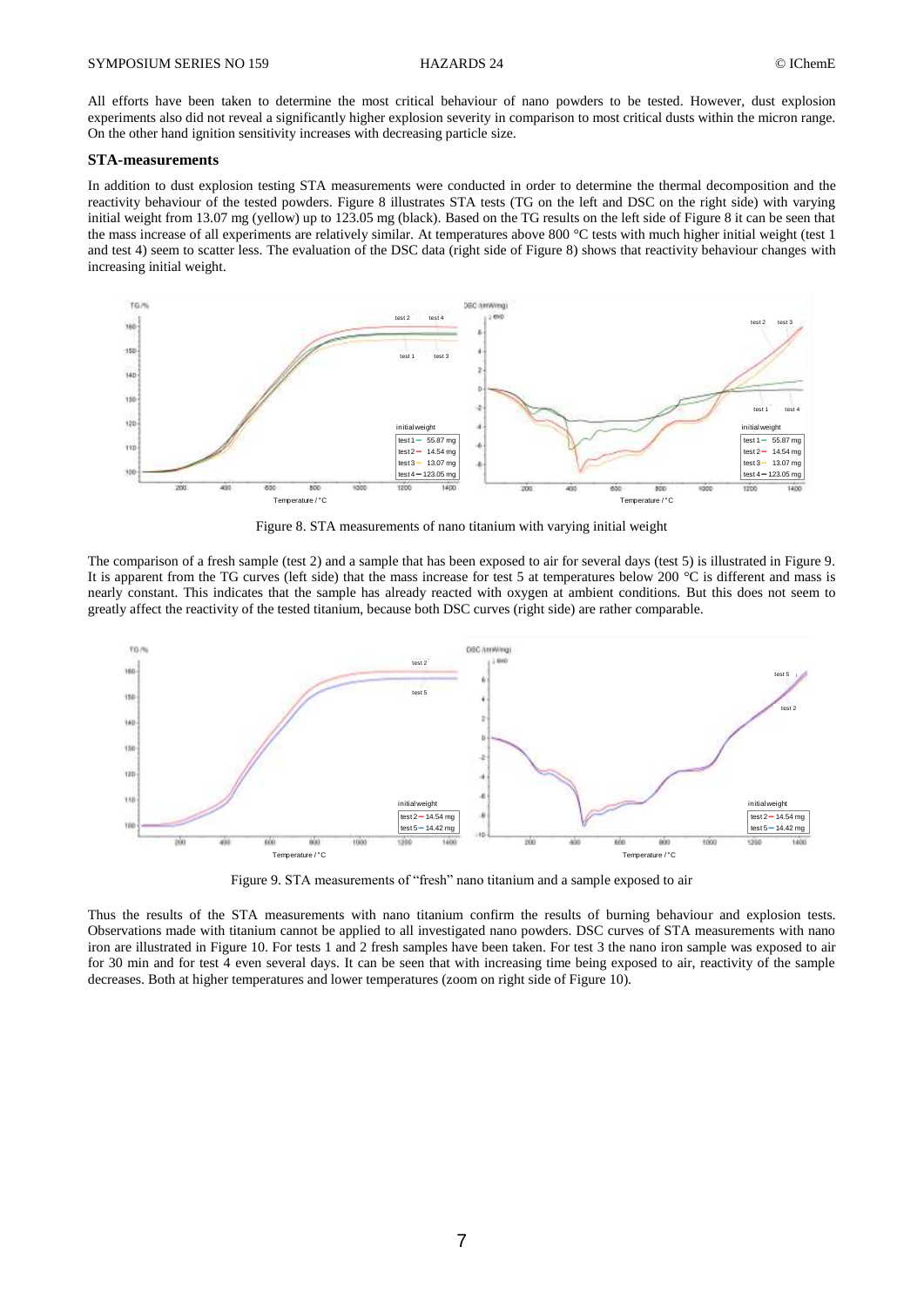

Figure 10. DSC-records of STA tests with nano iron

# **Conclusions**

Aim of this study was to determine most critical burning and explosion behaviour of nano powders to be tested. Therefore all measures have been taken to avoid oxygen contact before ignition and the test itself. Results have shown that nano powders do not generally react completely different and do not possess a more critical burning behaviour or explosion severity than dusts in the lower micron range. But copper for instance becomes flammable with nanometer particle sizes.

Moreover, experiments have highlighted the influence of passivation on the burning and explosion behaviour of metallic nano powders. Contact with oxygen for several minutes does not decrease explosion severity and ignition sensitivity significantly. This means that the standard test methods for the determination of reliable safety characteristics of nano powders appear suitable at least down to the particle sizes that were tested. A longer exposure to air may though in accordance to the material to be tested decrease the reactivity of the sample, especially for even smaller particle sizes. Therefore it is highly recommended to handle nano powders under inert conditions until shortly before the test.

With decreasing particle size especially unpassivated nano powders can react very ignition sensitive. For even smaller particle sizes far below 50 nm further materials may possibly react pyrophoric. The determination of explosion severity of pyrophoric dusts according to the standarised methods is not possible yet. Current modified methods if at all only allow an estimation of the explosion behaviour of pyrophoric powders.

### **Acknowledgements**

The research was funded by the DGUV. The responsibility for the content of this publication lies with the authors.

### **References**

ASTM E1226 - 10, (2010). Standard Test Method for Explosibility of Dust Clouds. ASTM International.

Boilard, P.S., Amyotte P.R., Khan, F.I., Dastidar, A.G. and Eckhoff, R.K. (2013). Explosibility of micron and nano-size titanium powders. Journal of Loss Preventionin the Process Industries.

Bouillard, J., A. Vignes, O. Dufaud, L. Perrin and D. Thomas, (2010). Ignition and explosion risks of nanopowders. Journal of Hazardous Materials 181 2010: 873 - 880.

Eckhoff, R. K. (2012). Does the dust explosion risk increase when moving from  $\mu$ m-particle powders to powders of nm-particles? Journal of Loss Prevention in the Process Industries 25 (2012): 448-459.

EN 14034-1, (2004+A1:2011). Determination of explosion characteristics of dust clouds - Part 1: Determination of the maximum explosion pressure pmax of dust clouds. European Committee for Standardisation (CEN).

EN 14034-2, (2006+A1:2011). Determination of explosion characteristics of dust clouds - Part 2: Determination of the maximum rate of explosion pressure rise (dp/dt)max of dust clouds. European Committee for Standardisation (CEN).

EN 14034-3, (2006+A1:2011). Determination of explosion characteristics of dust clouds - Part 3: Determination of the lower explosion limit LEL of dust clouds. European Committee for Standardisation (CEN).

EN 14034-4, (2004+A1:2011). Determination of explosion characteristics of dust clouds - Part 4: Determination of the limiting oxygen concentration LOC of dust clouds. European Committee for Standardisation (CEN).

Holbrow, P., M. Wall, E. Sanderson, D. Bennett, W. Rattigan, R. Bettis and D. Gregory, 2010, Fire and explosion properties of nanopowders. prepared by the Health and Safety Laboratory for the Health and Safety Executive (HSE) 2010.

Krietsch, A., Gothe, C., Scheid, M., Krause, U. (2013). Determination of explosion behaviour of nano powders with modified 20-L sphere test. Proceedings of  $7<sup>th</sup>$  International seminar on fire & explosion hazards (ISFEH7)

Mittal, M., (2013). Explosion characteristics of micron and nano-size magnesium powders. Journal of Loss Prevention in the Process Industries (2013), doi:10.1016/j.jlp.2013.11.001.